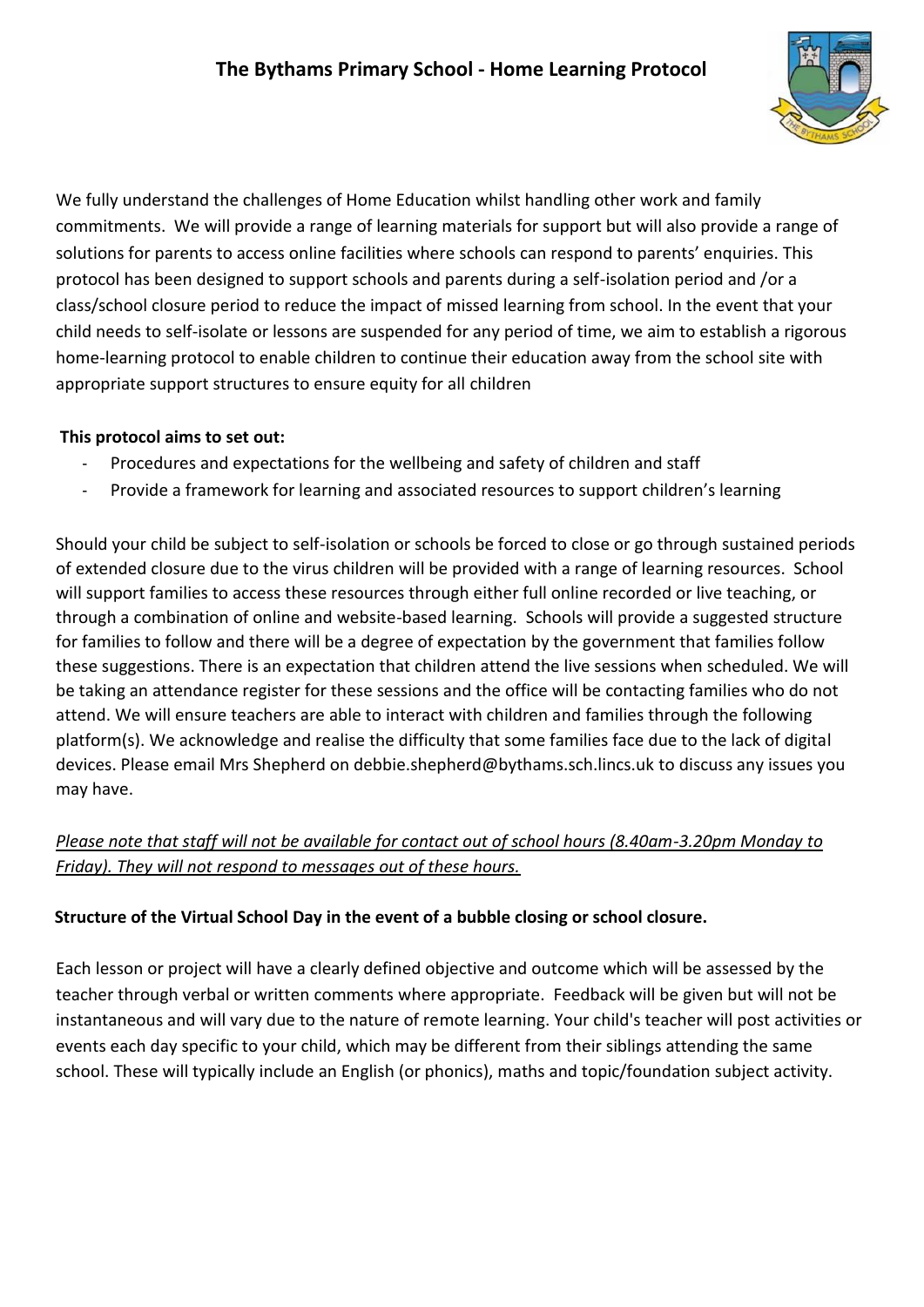| <b>Time</b>            | <b>Monday</b>                                                                         | Tuesday | Wednesday | Thursday | Friday |  |
|------------------------|---------------------------------------------------------------------------------------|---------|-----------|----------|--------|--|
| <b>Registration on</b> | Teacher to register attendance during their morning briefing.                         |         |           |          |        |  |
| <b>Google Meet:</b>    | Children to get their daily briefing about what they can do and feedback about how    |         |           |          |        |  |
| <b>Hedgehogs Class</b> | well their class is doing on specific learning content and sharing their thoughts and |         |           |          |        |  |
| 9.45am-10.00am         | feelings.                                                                             |         |           |          |        |  |
| <b>Squirrels Class</b> |                                                                                       |         |           |          |        |  |
| 9.25am-9.40am          |                                                                                       |         |           |          |        |  |
| <b>Foxes Class</b>     |                                                                                       |         |           |          |        |  |
| 9.05am-9.20am          |                                                                                       |         |           |          |        |  |
| <b>Badgers Class</b>   |                                                                                       |         |           |          |        |  |
| 8.45am-9.00am          |                                                                                       |         |           |          |        |  |
| Session 1              | English/Phonics                                                                       |         |           |          |        |  |
|                        | <b>Break</b>                                                                          |         |           |          |        |  |
| Session 2              | Maths                                                                                 |         |           |          |        |  |
|                        | Lunchtime and PE                                                                      |         |           |          |        |  |
| Session 3              | <b>Foundation Subject</b>                                                             |         |           |          |        |  |
| End of the day-        | An opportunity for the child to reflect on their learning or respond to feedback.     |         |           |          |        |  |
| The class teacher      | The class book or a story may be read.                                                |         |           |          |        |  |
| may arrange a          |                                                                                       |         |           |          |        |  |
| time in the            |                                                                                       |         |           |          |        |  |
| afternoon to meet      |                                                                                       |         |           |          |        |  |
| their class on         |                                                                                       |         |           |          |        |  |
| Google Meet.           |                                                                                       |         |           |          |        |  |

Additionally, we recognise the value of physical activity as part of the normal school day and highly recommend this valuable use of time.

#### **An example of a typical learning activity structure**

- 1. A video introduction by the class teacher or a PowerPoint lesson objective and success criteria shared. Oak National Academy may be used to support the lesson.
	- 2. Children will have an opportunity to practise what they have learnt or complete any activity set by the teacher. Children will be asked to use online docs or handwritten paper and pencil. This will then need to be uploaded onto Google Classroom for feedback.

## **If a child is self-isolating a weekly timetable will be posted onto Google Classroom. Work will need to be uploaded onto Google Classroom or Tapestry where appropriate. The Class Teacher or Teaching Assistant will make contact during the isolation either by Google Classroom or telephone.**

## **What the Home Learning experience will look like in Early Years Foundation Stage:**

For EYFS children (Hedgehog Class) we will be still using tapestry to interact with parents and children, ensuring that there will be limited screen-time and as much practical activity opportunities as possible. However, videos and activities will be uploaded to Google Classroom, work or photos can be uploaded to either platform.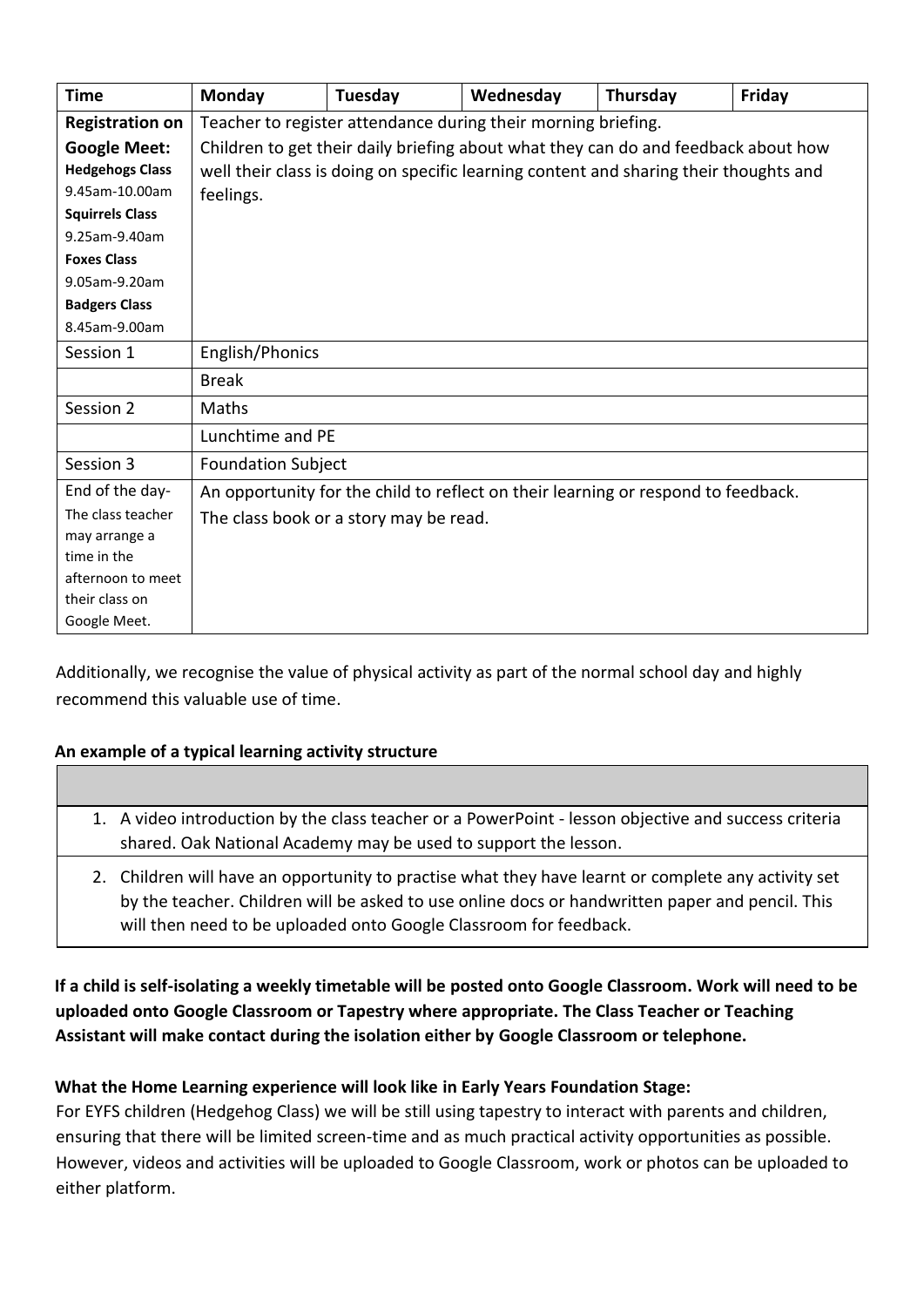- There will be a daily morning welcome and hello from the class teacher explaining what they will be doing for the day. Following that, videos will be posted onto Google Classroom.
- Each day there will be an English/phonic and maths lesson with practical activities with resources that can be found around the house.
- Each day there will also be another activity to carry out which will support other areas of the EYFS Curriculum.
- There will also be daily story and song made available for the children

## **What the Home Learning experience during a bubble closure or school closure will look like in Years 1-6**

- Years 1-6 will be using Google Classroom as their online learning platform.
- Daily learning activities will be uploaded onto Google Classroom for children to access.
- Google Classroom enables teachers to give feedback to children on their learning, and children will be expected to share their learning on Google Classroom to allow the class teacher to do so.
- Children will be using Google Classroom as a means to discuss learning misconceptions as well as to ask any questions they may have.
- Children will be expected to practice their multiplication tables and still access Mathletics.
- Spellings will be given weekly and it is expected that an adult is to test the child at the end of the week.
- Exercise books have been sent home for children to complete their learning if required. This can then be photographed and uploaded onto Google Classroom.
- All procedures are fluid and will be evaluated and reviewed accordingly.
- Staff will be taking a daily attendance register.

## **Roles and Responsibilities -Children**

*Maintain your excellent progress at school by:* 

- Dedicating appropriate time to learning, your teacher will give you guidance to help with these expectations.
- Check Google Classroom to understand your teachers' expectations of what you are learning and what you need to produce.
- When you are working at home, make sure you choose a quiet space free from distractions.
- Remember you should still do your own work! Parents and others can help but not do the work for you.
- Keep healthy habits and take breaks away from devices between scheduled lessons.
- No eating while you are working. You may of course have a drink.
- Be dressed in your clothes not your pyjamas.
- Be at the table where possible.
- Use any chat facilities sensibly and only linked to your lessons.